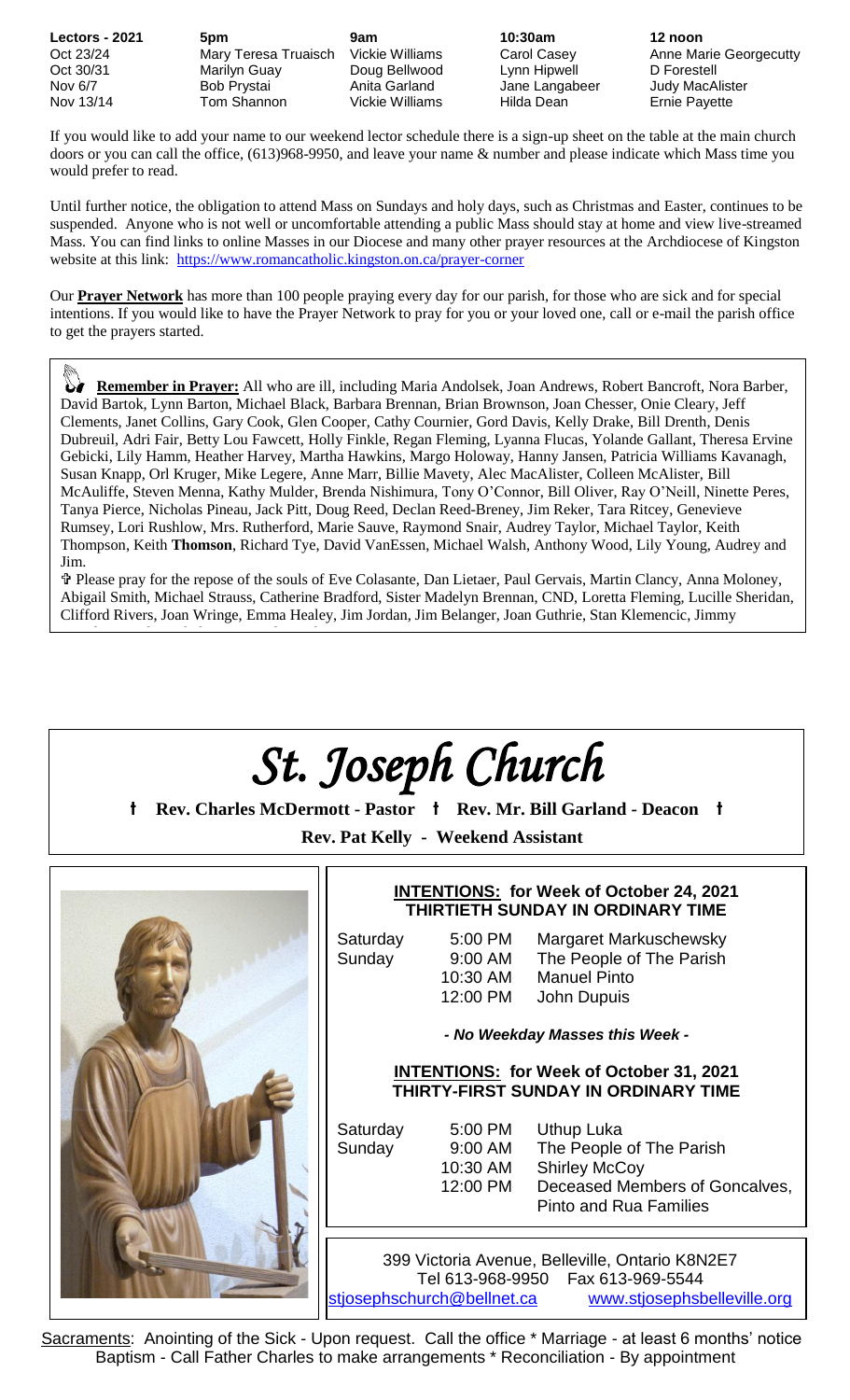## **THIRTIETH SUNDAY IN ORDINARY TIME October 24, 2021**

The **Catholic Studies Discussion Group** meets **each Wednesday at 7 pm** in St. Joseph's Parish Hall. This group is ideal for those newly interested in the Roman Catholic Church or for those who want to deepen their faith understanding. Some reference material is provided.



**Bundle Sunday** Is this weekend, **October 23rd and 24th**. Gather your donations for **St. Vincent de Paul Society** and bring them to St. Joseph's Church. The St. Vincent truck will be in our parking lot to accept donations before and after each weekend Mass. Remember that all of your donations will stay in our community to help the needy in our area. St. Vincent de Paul store is in need of volunteers. If you can spare some time on a regular basis, please call the store at (613)966-8005.

**Notice from Archdiocese of Kingston Regarding Meetings in our parish halls:** Effective Oct 7, 2021, and upon instruction from our Health Units and Provincial Legislation, parishioners who plan to attend meetings in our parish hall must show their certificate for two doses of Covid-19 vaccine along with photo ID.



**St. Joseph CWL News:** There will be a General Meeting **Tuesday, October 26th at 5:00pm in the parish centre** to convene a final vote on the amendments sent to us by the

CWL National. We hope members will be able to attend so our parish council can finalize the Instructed Votes. We need as many members present as possible for this. The turnout at the last meeting was so good that we would very much appreciate another well attended meeting. **COVID-19 Protocols:** gathering in the parish hall requires wearing a mask, distancing AND proof of immunization (2 doses).

**The Way: Evening Series for Young Adults & ALCDSB Staff** The Archdiocese of Kingston Youth Office is excited to partner with the ALCDSB to offer a virtual faith formation evening series**: The Way: A Guide for the Journey**. Featuring Catholic artist and music minister Josh Blakesley, alongside speaker and author Paul George, The Way is a unique series of 10 worship-night style videos, promoting reflection and thoughtful prayer. This monthly faith formation opportunity will be offered virtually on Microsoft Teams from 7pm - 8pm on the first

**The Archdiocese of Kingston Youth Office** has a resource page dedicated to outreach during this pandemic. There are prayers, videos, seasonal activity ideas, faith formation, live youth nights and more! Regularly updated - if you have something to share please send it along! [www.romancatholic.kingston.on.ca/outreach](http://www.romancatholic.kingston.on.ca/outreach)



To connect with a parish / campus ministry www.romancatholic.kingston.on.ca/young-adult

Wednesday of the month and will include the streaming of the 20-minute video and a small group breakout session with discussion questions. There is no cost. Participants will be given the flexibility to choose as many sessions as they would like to join as they are stand-alone sessions. For more information, a schedule of sessions and to sign up to join us and receive the link please visit [www.romancatholic.kingston.on.ca/young-adult](http://www.romancatholic.kingston.on.ca/young-adult)

**The Bishops of Canada**, as a tangible expression of their commitment to walk with the Indigenous Peoples of this land along the pathway of hope, are making a nationwide collective financial commitment to support healing and reconciliation initiatives for residential school survivors, their families, and their communities. With a target of \$30 million over up to five years, this will include initiatives in every region of the country. It is important that these efforts are informed by a meaningful conversation with the Indigenous Peoples with whom we share the land. Please click the links below to read more details about the Apology recently issued and the National Financial Pledge: CCCB NATIONAL FINANCIAL [PLEDGE \(Sept. 27, 2021\)](https://www.peterboroughdiocese.org/en/resourcesGeneral/Homepage-banners/Residential-School/CCCB/CCCB-News-Release_27-September-2021_EN_FINAL.pdf) [CCCB APOLOGY TO INDIGENOUS PEOPLES \(Sept. 24, 2021\)](https://www.peterboroughdiocese.org/en/resourcesGeneral/Homepage-banners/Residential-School/CCCB/Statement_from_CBC_to_Indigenous-EN.pdf)

**New Life Support Group Meetings -** Are you, or someone you know, experiencing the trauma of a Separation and/or Divorce? We invite you to join our New Life Support Group Meetings, a Catholic Ministry for the Separated and Divorced. Every other Tuesday evening 7:30 - 9:00pm, alternating between in-person and Zoom. Due to pandemic restrictions, attendance at in-person meetings requires proof of vaccination. Pre-registration for in-person meetings is recommended to ensure there is enough room for social distancing. For more information, to register for in-person meetings, or obtain the Zoom link, email [newlife@romancatholic.kingston.on.ca](mailto:newlife@romancatholic.kingston.on.ca) **The next upcoming meetings are: November 2nd** (Zoom): Transitions (video); **November 16th** (In-person): Dealing With Daily Struggles.

**CCCB National Liturgy Webinar** (free of charge, registration required) **Eucharistic Transformation: Communion, Service, Mercy** - **November 8, 9, 10, 2021 - 2:00-4:00pm**. Information about this event and registration can be found on the CCCB website under Liturgy & Sacraments: Resources in English: [https://www.cccb.ca/liturgy-sacraments/resources](https://www.cccb.ca/liturgy-sacraments/resources-in-english/national-liturgy-webinar/)[in-english/national-liturgy-webinar/](https://www.cccb.ca/liturgy-sacraments/resources-in-english/national-liturgy-webinar/) Daily sessions will be led by award-winning author, Father Gilbert Ostdiek, O.F.M. Inspired by the 10 November 2018 address of Pope Francis to Participants in the Plenary Assembly of the Pontifical Committee for International Eucharistic Congresses, each session explores how attitudes of communion, service and mercy contribute to the development of a Eucharistic culture. For more info, contact the National Liturgy Office at: [nlo@cccb.ca](mailto:nlo@cccb.ca)

**Providence Spirituality Centre - In the Footsteps of Mary: Virtual Day of Reflection - Monday, November 8, 2021, 9:30 AM - 2:30 PM -** The rosary is more than a devotion. It is the story of the early church, which begins with Mary. As we walk in her footsteps beginning with the annunciation and ending with her assumption into heaven where she is crowned Queen, you will be moved by the extraordinary strength of this woman who said 'yes' to God and invites us to follow in her footsteps. This day will include short presentations by Deacon Bill, an invitation into silence and personal reflection time, and a time of sharing with other participants. Registration is Limited. Cost: \$25.00 [Three facilitated virtual sessions with Deacon Bill Gervais] Payment by cheque. Register: by Fri Oct 22, 2021. E-mail  $\frac{info@psck.org}{info@psck.org}$  or telephone 613-542-8826 Ext. 500.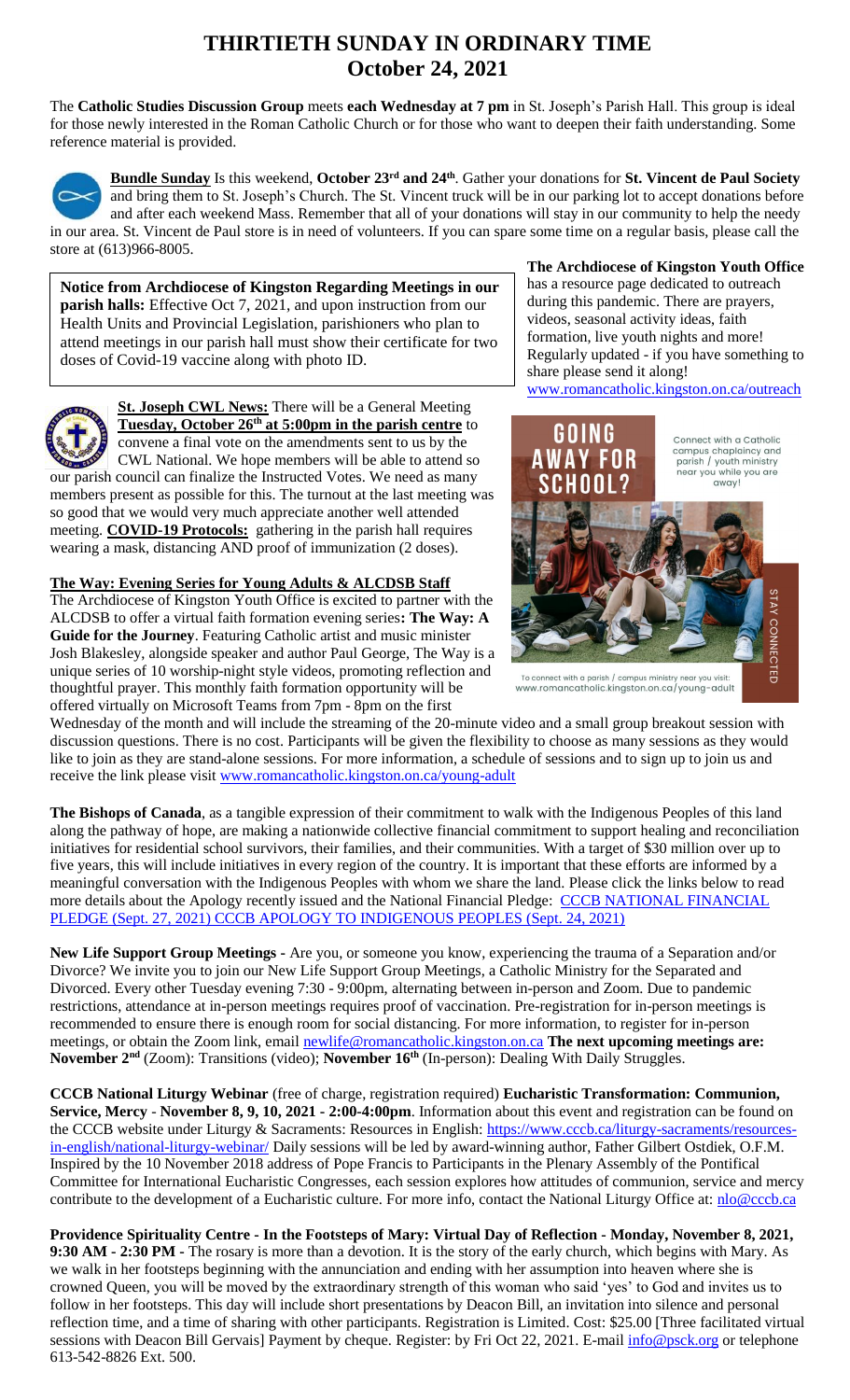**UNDERSTANDING THE MASS EVEN BETTER:** The Pastoral Offices of the Archdiocese of Kingston invite you to **join us on Zoom as we explore the Mass** on a deeper level with presenters like Archbishop Paul Andre Durocher, Bishop of Gatineau and Rev. Fr. John Hibbard, pastor of St. Paul The Apostle Church, Kingston; Sessions include video presentations followed by small group discussions and sharing of insights. They will be held over 4 Thursdays**:** 7:00pm – 8:15pm - **Oct 21st, Nov 4th and 18th .** To join each session use this link

<https://us02web.zoom.us/j/84078863068?pwd=c1JiNEJJdytLanorQ0sva2lyN2hFZz09>

Meeting ID: 840 7886 3068 - Passcode: 946387 The link is also available on the archdiocesan website <https://www.romancatholic.kingston.on.ca/>For more information, or to receive the link by email, please contact Gorett at [ore@romancatholic.kingston.on.ca](mailto:ore@romancatholic.kingston.on.ca) tel. 613- 548-4461 ext.112.





Any child who was preparing at home for the Sacraments of *First Communion* or *Confirmation* last school year and did not yet receive these Sacraments due to scheduling issues is asked to contact St. Joseph parish office to arrange a date.

**Chalice** works in impoverished communities to help struggling families overcome the cycle of poverty. Education is the first and most important step in breaking the cycle. Sponsorship gives children the support needed to overcome obstacles so they can attend and stay in school. Children are selected for sponsorship based on need and family circumstances, regardless of race, age, ability, gender or religion. Education gives every child the opportunity to shine. [https://chalice.ca/the-radiance](https://chalice.ca/the-radiance-of-haiti)[of-haiti](https://chalice.ca/the-radiance-of-haiti) Use this link to [Become a sponsor today.](https://www.chalice.ca/sponsor-a-child-now?search=profile_list&task=search)

**Birthright Bottles for Babies:** Our baby bottle drive will be virtual this year due to COVID. Please collect spare change for the month of October. Your donation can then be mailed to Birthright P.O.Box 22092 Belleville ON K8N 5V7. We also accept e-transfers at **belleville@birthright.org**. Please include your address for an income tax receipt. On-line donations can be made through PayPal and Canada [helps.org.](http://helps.org/)

#### **Knights of Columbus Council 16308 News:**

*Congratulations* to the winner of our last 50/50 draw! We thank all those who purchased tickets and wish everyone luck on the new draw to be held on December 21, 2021.

Please contact any **Knights of Columbus** members to purchase or click this link <https://ontariokofcraffle.5050central.com/?olc=16308>

**Project Rachel** is a ministry of healing for adults who are suffering from an abortion experience in the past. For further information, contact **St. Mary of Egypt Refuge** in confidence, at 289-691-6840, or by e-mail **projectrachel@stmarysrefuge.org**. Our web page is [www.stmaryrefuge.org/rachel.](http://www.stmaryrefuge.org/rachel)

Our St. Joseph CWL has prepared special gift bags for those who received their First Communion recently. If you would like to arrange to pick up your gift for your child please e-mail the parish office to make arrangements.

#### **More Events offered at Providence Spirituality Centre**

#### **A Virtual Weekend Guided Retreat (Advent: The Way to Bethlehem) Providence Spirituality Centre**

#### **December 3, 3:00pm - December 5, 7:00pm**

Advent is a season that leads to Bethlehem. Are you ready for this journey? Come join us as we travel with Mary and Joseph to the city of David, Bethlehem; a journey that will invite us to enter more deeply into the spirituality of the Advent Season so that our spirits might encounter more deeply the meaning of God's coming to us in Jesus. Registration is Limited. Cost for weekend retreat \$75.00 [Four virtual sessions with Deacon Bill Gervais] Payment by cheque.

Register: by Fri Nov 19, 2021. E-mail [info@psck.org](mailto:info@psck.org) or telephone 613-542-8826 Ext. 500.